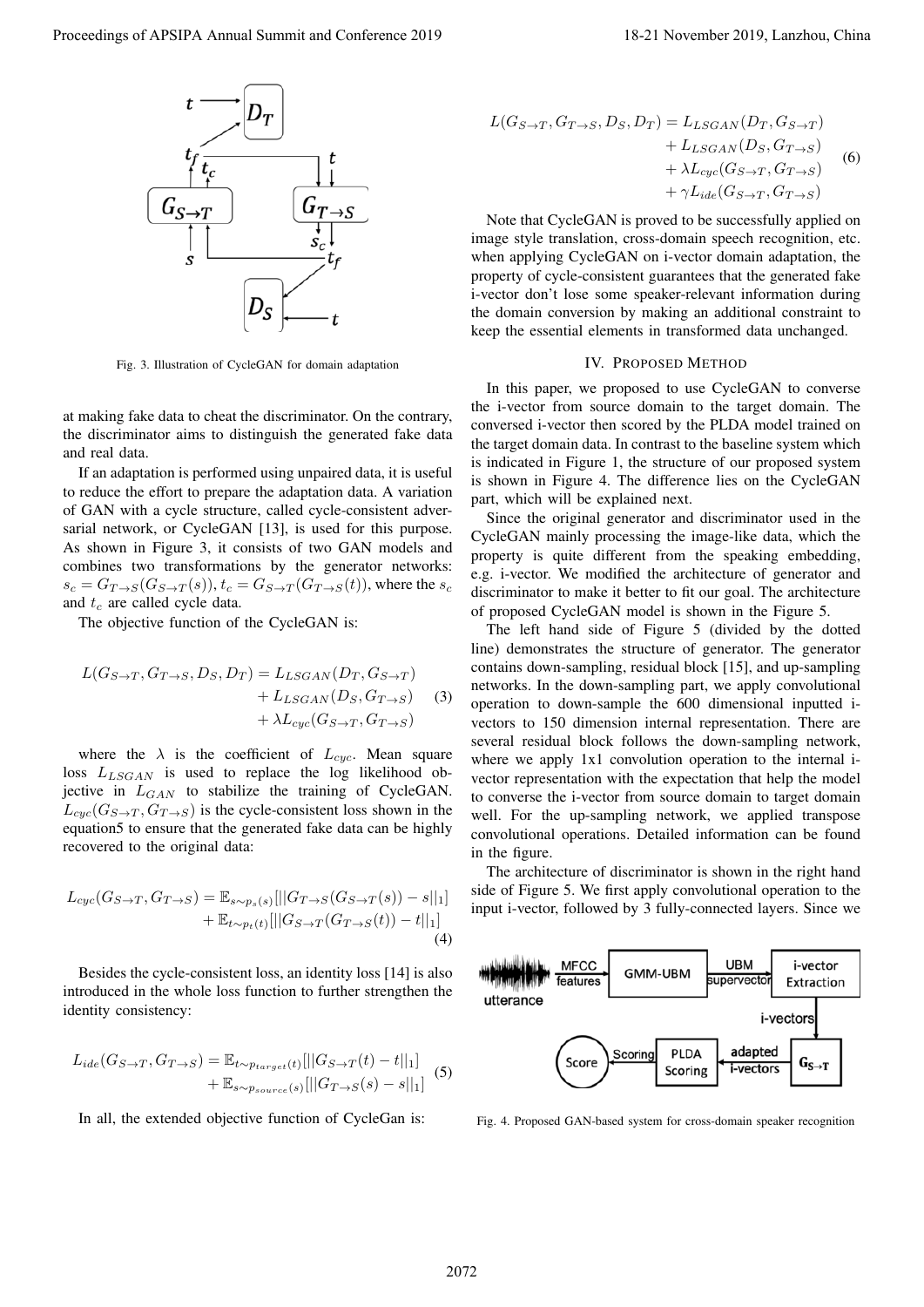

Fig. 5. Architecture of proposed generator (left hand side) and discriminator (right hand side) used in the experiments. The Conv means the convolutional operation and each parameter means # of kernel, stride and padding, respectively. LN means the Layer Normalization. Deconv means transposed convolutional operation. FC means the fully-connected layer. Except for the residual block and discriminator, we use Leaky RELU [4] with slope 0.2 as the activation function, we use RELU in the other parts.

treat the problem for discriminator as the binary classification problem, we then apply sigmoid function to the output of discriminator, obtain the probability that represent the inputted i-vector is truly from the target domain.

## V. EXPERIMENTAL SETUP

In our experiments, we use Domain Adaptation Challenge 2013 (DAC13) [16] data standard for our experiments. The training data consists of two datasets: source domain data MIXER [17][18][19] and target domain data SWB [20]. The details of these two datasets are shown in Table I.

TABLE I DATASET STATISTICS *SWB MIXER* # of speakers Males 1461 1115<br>Females 1653 2675 Females Files 33039 36470 Avg. files/spkr  $|| 10.6 || 9.6$ Avg. phone num/spkr  $\begin{array}{|c|c|c|} \hline 3.8 & 2.8 \end{array}$ 

Two baselines, match and mismatch systems, are built with the system structure (except the domain adaptation part) shows in Figure 4. For the training of the systems GMM-UBM [21], i-vector extractor and PLDA parts, the match system uses source domain data MIXER, while the mismatch systems uses target domain data SWB. We evaluate the systems on SRE2010 C5 extended task [22]. The evaluation criteria are equal error rate (EER) and minimum detection cost function (minDCF).

The proposed CycleGAN based system uses MIXER as the source domain data and SWB as the target domain data for

training. We use the trained  $G_{S\rightarrow T}$  to obtain domain-adapted SRE10 evaluation i-vectors. Other parts are the same as the mismatch baseline system.

We design 4 different CycleGAN based systems for comparison:

Cyc-basic is the basic CycleGAN model described in above section.

Cyc-ide appends an identity loss to the full loss of Cycle-GAN

Cyc-WGAN-ide uses Wasserstein GAN (WGAN) [23], which is a modified GAN structure, to stabilize the training and avoid inherent problems of GANs training such as model collapse.

Cyc-ide-GRL adds another network to the CycleGAN model, which is called domain predictor. This domain predictor is trained to be domain-discriminative, but its loss is reversely combined to the full loss of CycleGAN through a gradient reversal layer (GRL) between generator and domain predictor [24][25]. As a result, the generated i-vectors tend to be more domain-confusing so that this strategy has a positive effect on the training objective of GAN.

During the training, we use Adabound [26] as the optimizer, and each model was trained for 40 epochs.

## VI. RESULT

Results are shown in Table II. Compared to the match system, speaker recognition performance of the Mismatch system was significantly worse. This fact shows the noticeable performance degradation caused by domain mismatch. The Cycbasic system didn't outperform the mismatch baseline system in all evaluation criteria. Other adapted systems outperformed